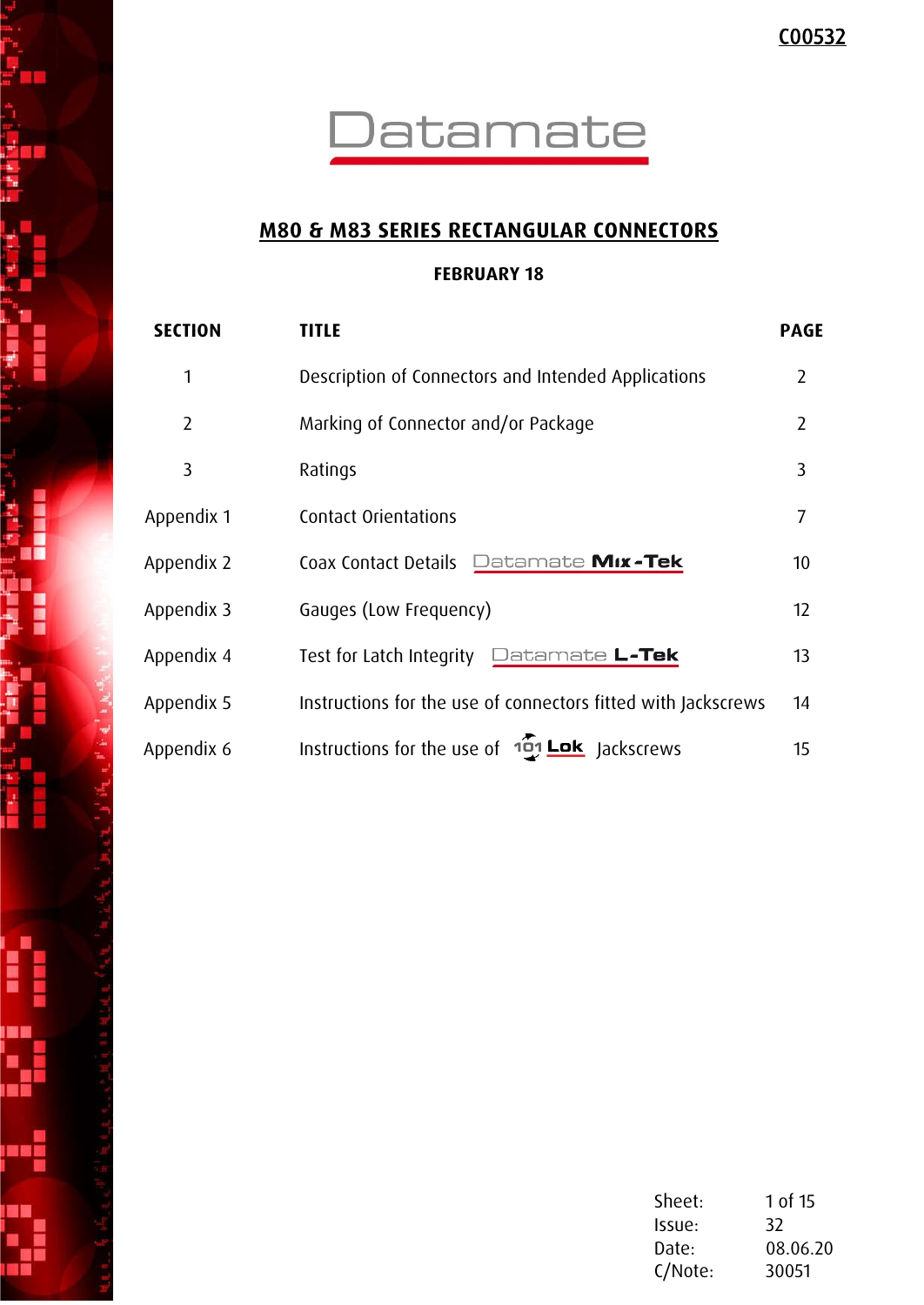

### )atamate

#### **1. DESCRIPTION OF CONNECTOR AND INTENDED APPLICATION**

A range of 2mm pitch male and female rectangular, fully shrouded unsealed connectors with replaceable contacts for interconnecting board to board, cable to board and cable to cable. The range covers 2 to 96 ways, in various application methods. Female connectors are available for crimp, vertical through-board and surface mount termination. Male connectors are available for crimp, vertical or horizontal (90°) throughboard and vertical surface-mount termination. Pre-Crimped wires and cable assemblies are also available in various options.

The connectors are provided with a range of contact terminations (as shown in Appendix 1) that are gold or gold/tin plated. The contact zone of a gold plated contact is hard acid gold of 98% purity.

The connector is intended for use as a low voltage connector in high packing density electronic equipment. The connector is polarised to prevent mis-matching and can be produced with a latching feature (L-Tek) or in a jackscrew (J-Tek) format, with or without board mounting.

L-Tek and J-Tek connectors are available with low-frequency (LF) contacts, while Mixed Technology (Mix-Tek) connectors are also available with jackscrews, with a choice of power or coax contacts.

NOTE: Some connector styles are available manufactured and tested to BS9525 F0033. All other connectors in the range are designed to the same specification. For cable assembly specifications see Component Specification C049XX (where XX is latest issue).

#### **2. MARKING OF THE CONNECTOR AND/OR PACKAGE [ORDER CODE]**

The marking (order code) shall appear on the package and shall be as follows:

#### **2.1. ORDER CODE**

|                                | M80 | ххх | ΧХ |  |
|--------------------------------|-----|-----|----|--|
|                                |     |     |    |  |
| Connector Style —————————      |     |     |    |  |
| Number of Ways ——————————————— |     |     |    |  |
| Contact Finish                 |     |     |    |  |

For details of styles, as well as Mix-Tek and M83 markings and styles see the latest catalogue, or individual drawings.

2.1.1. Number of ways:

| <b>SINGLE</b>               | No. of<br>ways |           | 2       | 3       | 4       |           | 5       | 6       |           | 7       | 17        |           | 22      |
|-----------------------------|----------------|-----------|---------|---------|---------|-----------|---------|---------|-----------|---------|-----------|-----------|---------|
| <b>ROW</b><br>$(L-Tek)$     | Order<br>Code  |           | 02      | 03      | 04      |           | 05      | 06      |           | 07      | 17        |           | 22      |
| <b>DOUBLE</b><br><b>ROW</b> | No. of<br>ways | $2+2$     | $3 + 3$ | $4 + 4$ | $5 + 5$ | $6 + 6$   | $7 + 7$ | $8 + 8$ | $9 + 9$   | $10+10$ | $13+13$   | $17 + 17$ | $22+22$ |
| $(L-Tek)$                   | Order<br>Code  | 04        | 06      | 08      | 10      | 12        | 14      | 16      | 18        | 20      | 26        | 34        | 44      |
|                             |                |           |         |         |         |           |         |         |           |         |           |           |         |
|                             | No. of<br>ways | $2+2$     | $3 + 3$ | $4 + 4$ | $5 + 5$ | $6 + 6$   | $7 + 7$ | $8 + 8$ | $9 + 9$   | $10+10$ | $11+11$   | $12 + 12$ | $13+13$ |
| <b>DOUBLE</b>               | Order<br>Code  | 04        | 06      | 08      | 10      | 12        | 14      | 16      | 18        | 20      | 22        | 24        | 26      |
| <b>ROW</b><br>$(J-Tek)$     | No. of<br>ways | $14 + 14$ | $15+15$ | $16+16$ | $17+17$ | $18 + 18$ | $19+19$ | $20+20$ | $21 + 21$ | $22+22$ | $23 + 23$ | $24 + 24$ | $25+25$ |
|                             | Order<br>Code  | 28        | 30      | 32      | 34      | 36        | 38      | 40      | 42        | 44      | 46        | 48        | 50      |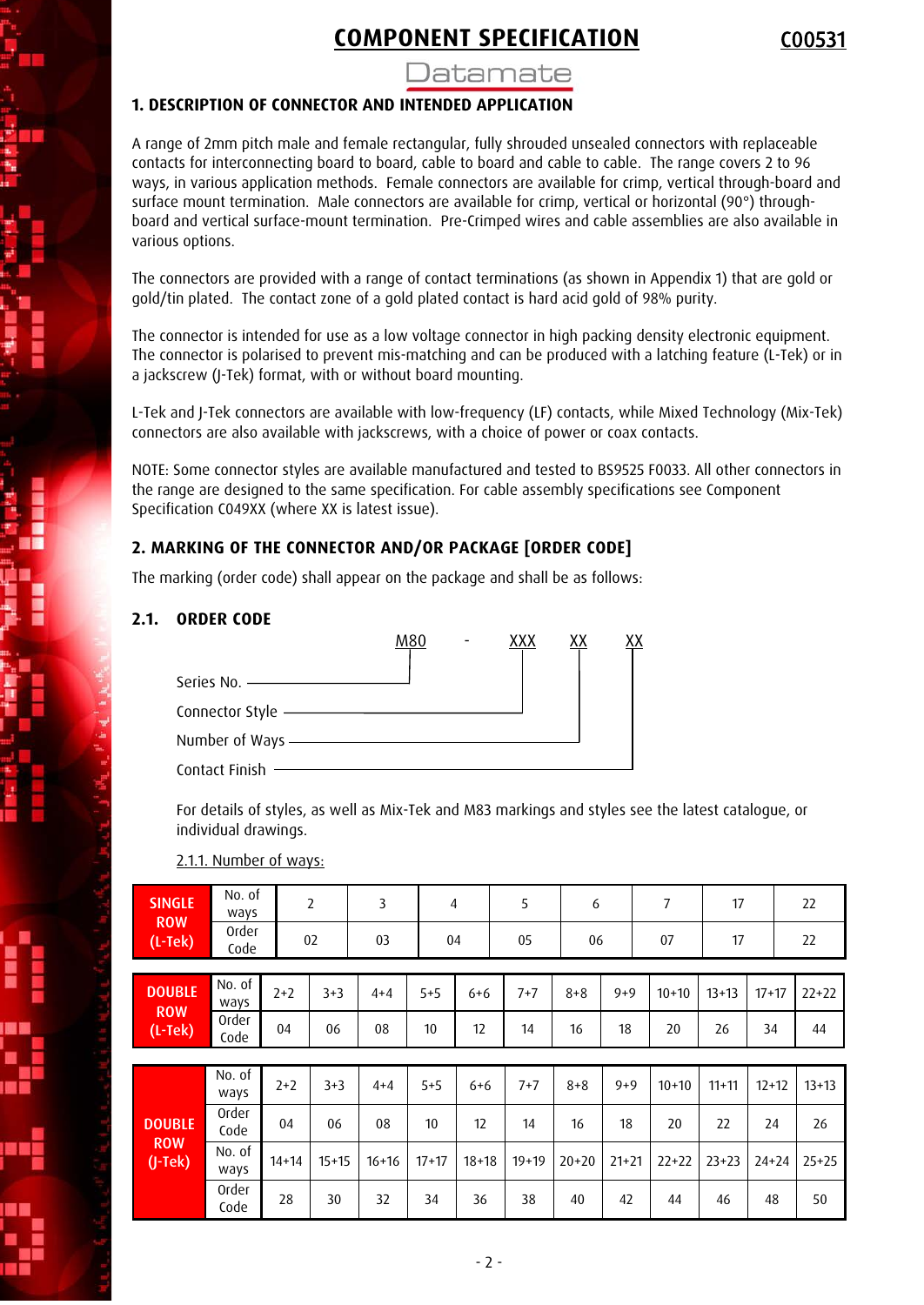**Datamate** 

#### **2.1. ORDER CODE (continued)**

2.1.2. Contact Finish:

| <b>Finish Code</b> | 01                                        | 05                       | 22                                        | 42                                       |
|--------------------|-------------------------------------------|--------------------------|-------------------------------------------|------------------------------------------|
| Male PC Tail       |                                           | Gold all over            | Gold on Contact area<br>Tin /Lead on tail | Gold on Contact area<br>100% Tin on tail |
| Male Crimp         |                                           | Gold all over            |                                           |                                          |
| Female PC<br>Tail  | Gold on Contact area<br>Tin /Lead on tail | Gold all over            |                                           | Gold on Contact area<br>100% Tin on tail |
| Female<br>Crimp    |                                           | Gold clip,<br>Gold shell |                                           | Gold clip,<br>Gold shell                 |

#### **3. RATINGS**

All materials are listed on individual drawings.

#### **3.1. LOW-FREQUENCY SIGNAL CONNECTORS**

3.1.1. Current Ratings

#### Standard Signal Contacts

| Current - per individual contact at an ambient temperature of 25°C3.3A max           |  |
|--------------------------------------------------------------------------------------|--|
| Current - per individual contact at an ambient temperature of 85°C 2.6A max          |  |
| Current - per contact through all contacts at an ambient temperature of 25°C3.0A max |  |
| Current - per contact through all contacts at an ambient temperature of 85°C2.2A max |  |

#### T-Contacts

| Current - per contact through all contacts at an ambient temperature of 25°C3.5A max |  |
|--------------------------------------------------------------------------------------|--|
| Current - per contact through all contacts at an ambient temperature of 85°C2.6A max |  |

#### Flex Circuits

Current – per individual track at an ambient temperature of 25°C ......................................1.0A max

#### 3.1.2. Other electrical characteristics

| Pre-Crimped Wires & Cable Assemblies (at 1013mbar, sea level)300V DC or AC peak |  |
|---------------------------------------------------------------------------------|--|
|                                                                                 |  |
|                                                                                 |  |
|                                                                                 |  |
|                                                                                 |  |
|                                                                                 |  |
|                                                                                 |  |
|                                                                                 |  |

#### 3.1.3. Environmental characteristics

Environmental classification.............................................................................-55/+125/56 Days at 95% RH Low air pressure severity when only one contact is electrically loaded.......300 mbar (9,144m/30,000ft) The connector will function correctly using a simultaneous combination of high temperature and low air pressure down to 300mbar (altitude of 9,144m/30,000ft) up to 360V DC.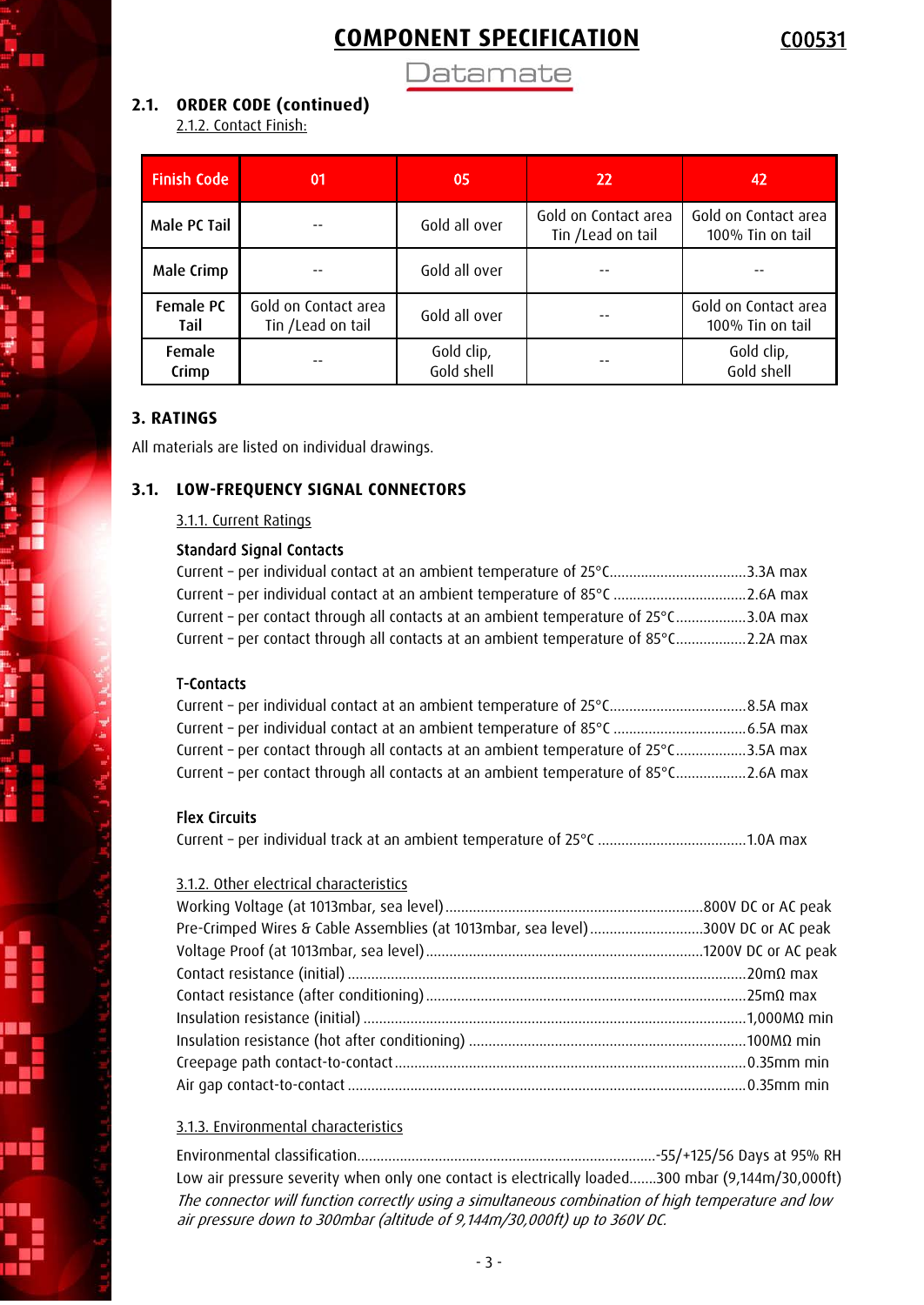**Datamate** 

### **3. RATINGS (continued)**

### **3.1. LOW-FREQUENCY SIGNAL CONNECTORS (continued)**

3.1.3. Environmental characteristics (continued)

| Salt Spray:                     |                                                                                      |
|---------------------------------|--------------------------------------------------------------------------------------|
|                                 | BS2011 Part 2.1Kb Severity 2 (5% Solution - 6.5/7.2pH                                |
|                                 | @ 40°C / 93% Humidity for 66 hours)<br>6.5/7.2pH @ 35°C / 95% Humidity for 96 hours) |
| <b>Standard Signal Contacts</b> |                                                                                      |
| Vibration severity (10G test)   | 10Hz to 2000Hz over 0.75mm at $98m/s^2$ (10G), duration                              |
|                                 | 6 hours                                                                              |
|                                 |                                                                                      |
|                                 | 2000Hz at 196.2 m/s <sup>2</sup> (20G), duration 2 hours                             |
|                                 | 981m/s <sup>2</sup> (100G), 18 shocks total                                          |
|                                 |                                                                                      |
|                                 |                                                                                      |

#### T-Contacts

| at 1. 5mm peak to peak, 41.6Hz to 2000Hz at 392.4 |
|---------------------------------------------------|
| $m/s2$ (40G), duration 6 hours                    |
|                                                   |

#### 3.1.4. Mechanical characteristics

#### All Signal Contacts

| Minimum retention force may be 10N from a sample of 10 sockets, providing the average of the<br>samples is 22N. |  |
|-----------------------------------------------------------------------------------------------------------------|--|
|                                                                                                                 |  |
|                                                                                                                 |  |
| Male Crimp Jackscrew contact replacement - 2 operations at 10N                                                  |  |

### Standard Signal Contacts

| M80 insertion force (per contact, using mating pin, no latch fitted)2.0N max  |  |
|-------------------------------------------------------------------------------|--|
| M80 withdrawal force (per contact, using mating pin, no latch fitted)0.2N min |  |
| M83 insertion force (per contact, using mating pin, no latch fitted) 1.0N max |  |
| M83 withdrawal force (per contact, using mating pin, no latch fitted)0.2N min |  |
|                                                                               |  |
|                                                                               |  |

### T-Contact

| Insertion force (per contact, using mating pin, no latch fitted) 4.0N max |  |
|---------------------------------------------------------------------------|--|
|                                                                           |  |
|                                                                           |  |
|                                                                           |  |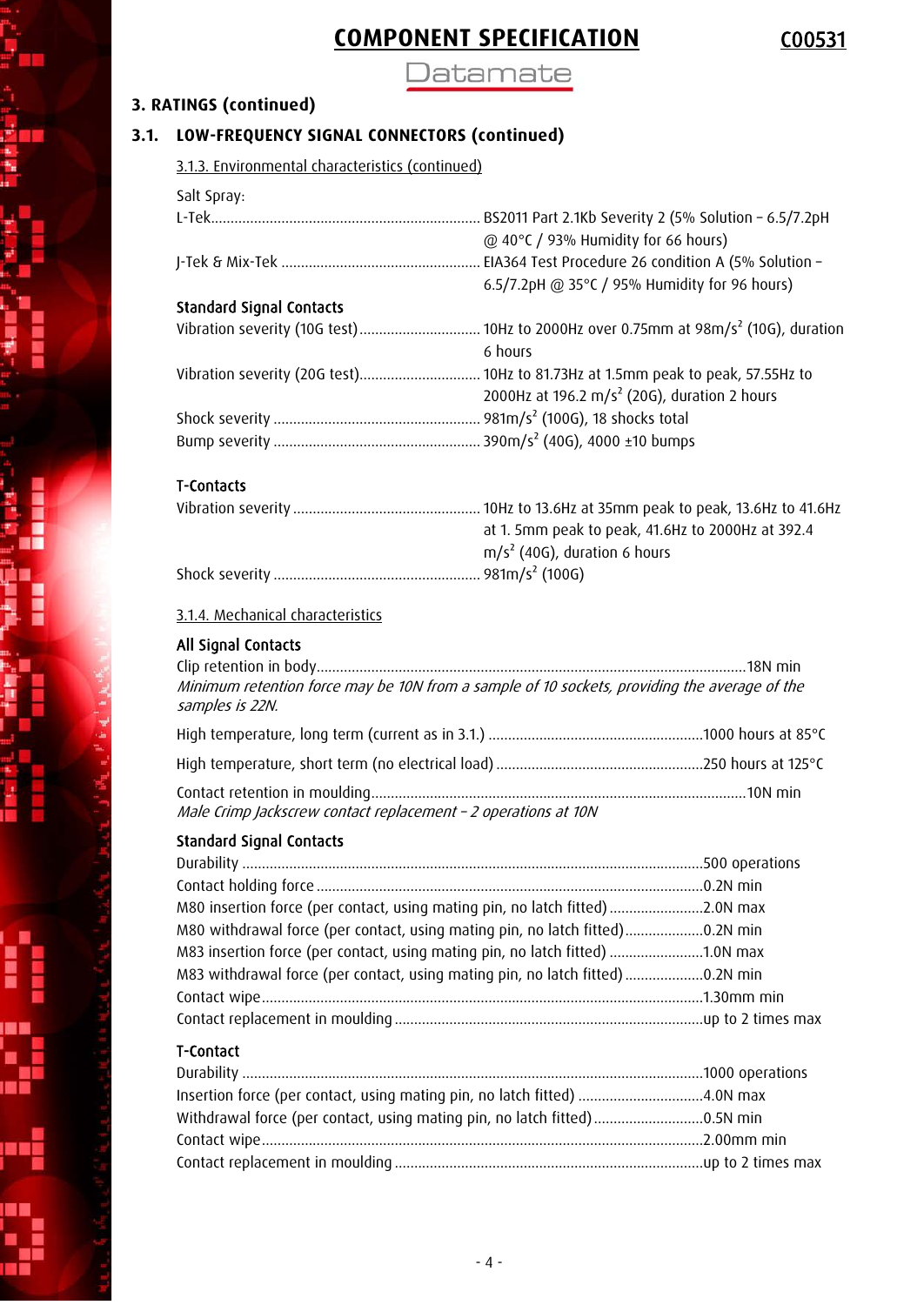**Datamate** 

### **3. RATINGS (continued)**

### **3.1. LOW-FREQUENCY SIGNAL CONNECTORS (continued)**

3.1.5. Wire Termination Range

Wire type (recommended) ............................................................................................... BS 3G 210 Type A

| <b>Crimp Type</b>                   | <b>Small Bore</b> | <b>Small Bore</b> | <b>Small Bore</b> | Large Bore | <b>T-Contact</b> |
|-------------------------------------|-------------------|-------------------|-------------------|------------|------------------|
| No. & Nominal dia. (mm)<br>of wires | 7/0.12            | 7/0.15            | 7/0.2             | 19/0.15    | 19 / 0.15        |
| A.W.G.                              | 28                | 26                | 24                | 22         | 22               |
| Minimum pull-off force              | 12.5N             | 25N               | 44N               | 50N        | 50N              |
| M22520/2-01<br>Crimp tool setting   | 6                 | 6                 | 6                 | 6          | 6                |
| Max. insulation diameter            |                   |                   | Ø1.10mm           |            |                  |

| Crimp type                       | <b>Extra Small Bore</b> |        |        |  |
|----------------------------------|-------------------------|--------|--------|--|
| No. & nominal dia. (mm) of wires | 7/0.12                  | 1/0.25 | 7/0.08 |  |
| AWG                              | 28                      | 30     | 32     |  |
| Min. pull off force              | 12.5N                   | 7N     | 4N     |  |
| M22520/2-01 crimp tool setting   |                         |        |        |  |
| Max. insulation diameter         | $0.75$ mm               |        |        |  |

### **3.2. COAX CONTACTS**

#### 3.2.1. Electrical characteristics

#### 3.2.2. Wire Termination Range

| Cable Type | <b>Max. Insulation Diameter</b> | <b>Compatible contacts</b>         |
|------------|---------------------------------|------------------------------------|
| RG 178     | $02.0$ mm                       | M80-305, M80-308, M80-315, M80-318 |
| RG 174     | $02.7$ mm                       | M80-307, M80-309, M80-317, M80-319 |
| RG 179     | $02.7$ mm                       | M80-307, M80-309, M80-317, M80-319 |
| RG 316     | $02.7$ mm                       | M80-307, M80-309, M80-317, M80-319 |

#### 3.2.3. Mechanical characteristics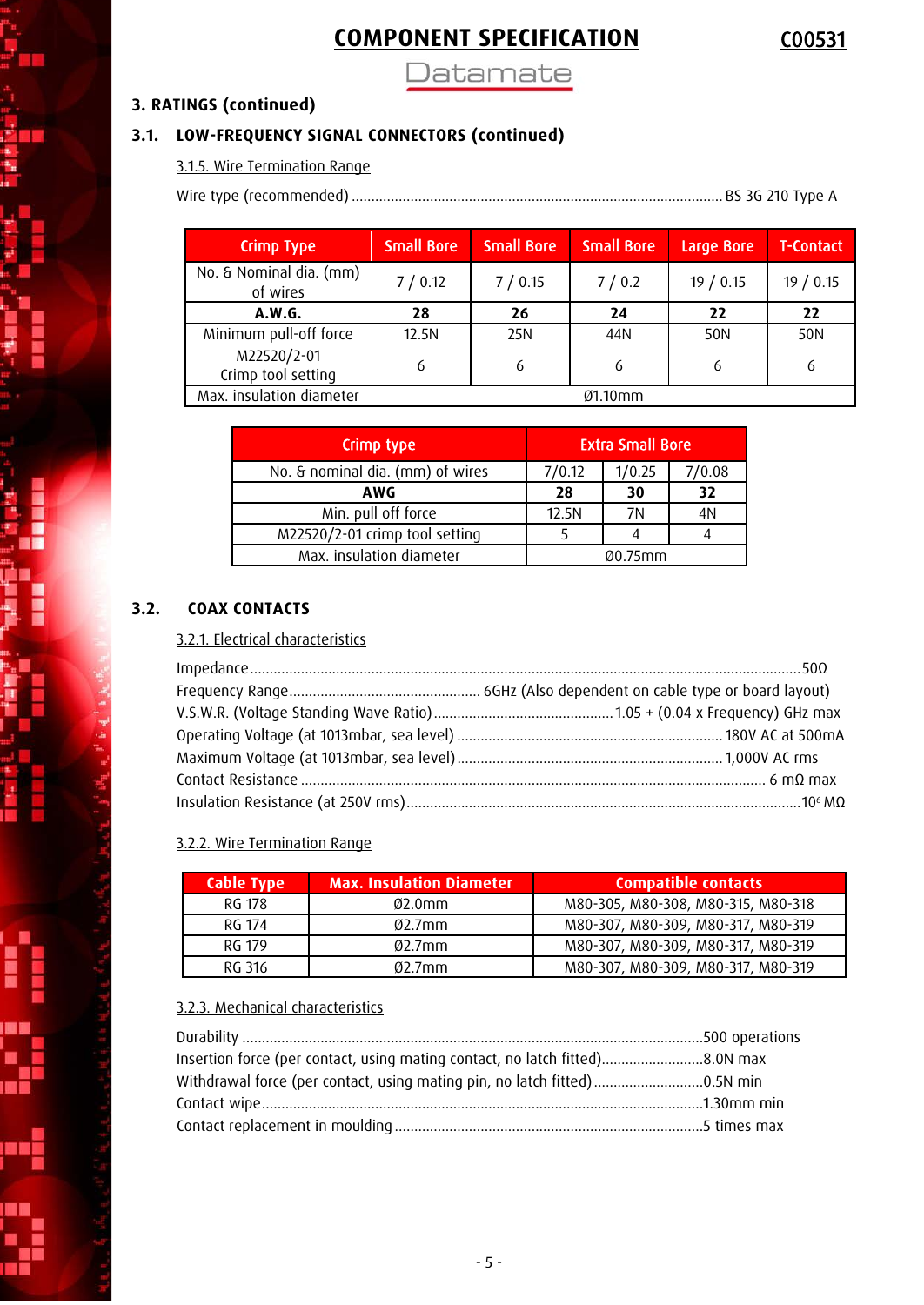Datamate

### **3. RATINGS (continued)**

### **3.3. POWER CONTACTS**

### 3.3.1. Electrical characteristics

#### 3.3.2. Wire Termination Range

| A.W.G. | <b>Current Rating of cable</b> | <b>Compatible contacts</b> |
|--------|--------------------------------|----------------------------|
| 10     | 40A max                        | M80-PF5, M80-PM5           |
| 12     | 20A max                        | M80-325, M80-335, M80-32A  |
| 14     | 15A max                        | M80-326, M80-336, M80-32B  |
| 16     | 10A max                        | M80-327, M80-337, M80-32C  |
| 18     | 8A max                         | M80-328, M80-338           |
| 20     | 5A max                         | M80-329, M80-339           |

#### 3.3.3. Mechanical characteristics

د<br>د د

p.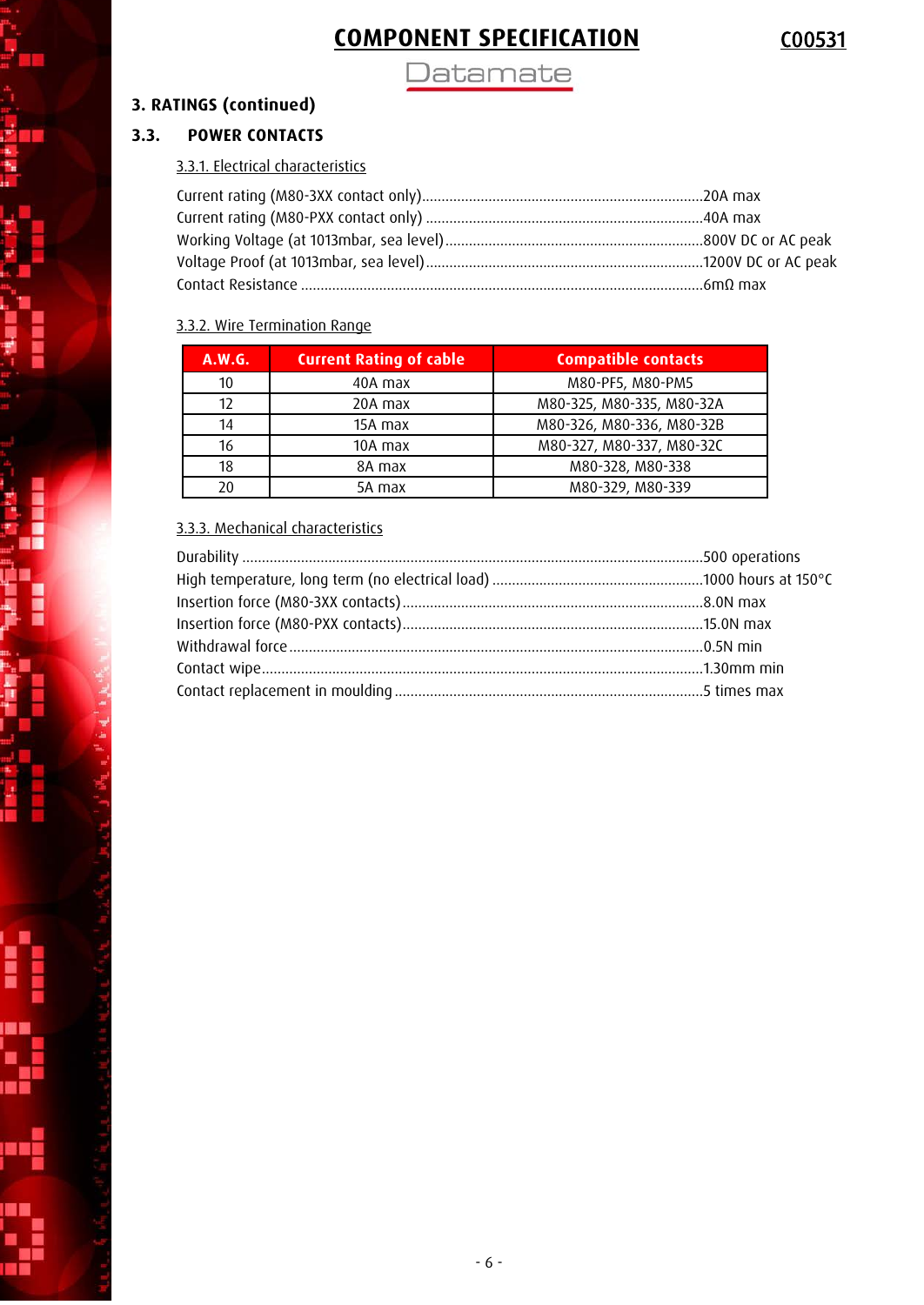Datamate

#### **APPENDIX 1 – CONTACT ORIENTATIONS**

These diagrams show pin numbers with reference to the polarisation feature. They represent male connectors, shown looking onto the contact face.

### **A1.1. L-TEK – SINGLE ROW**

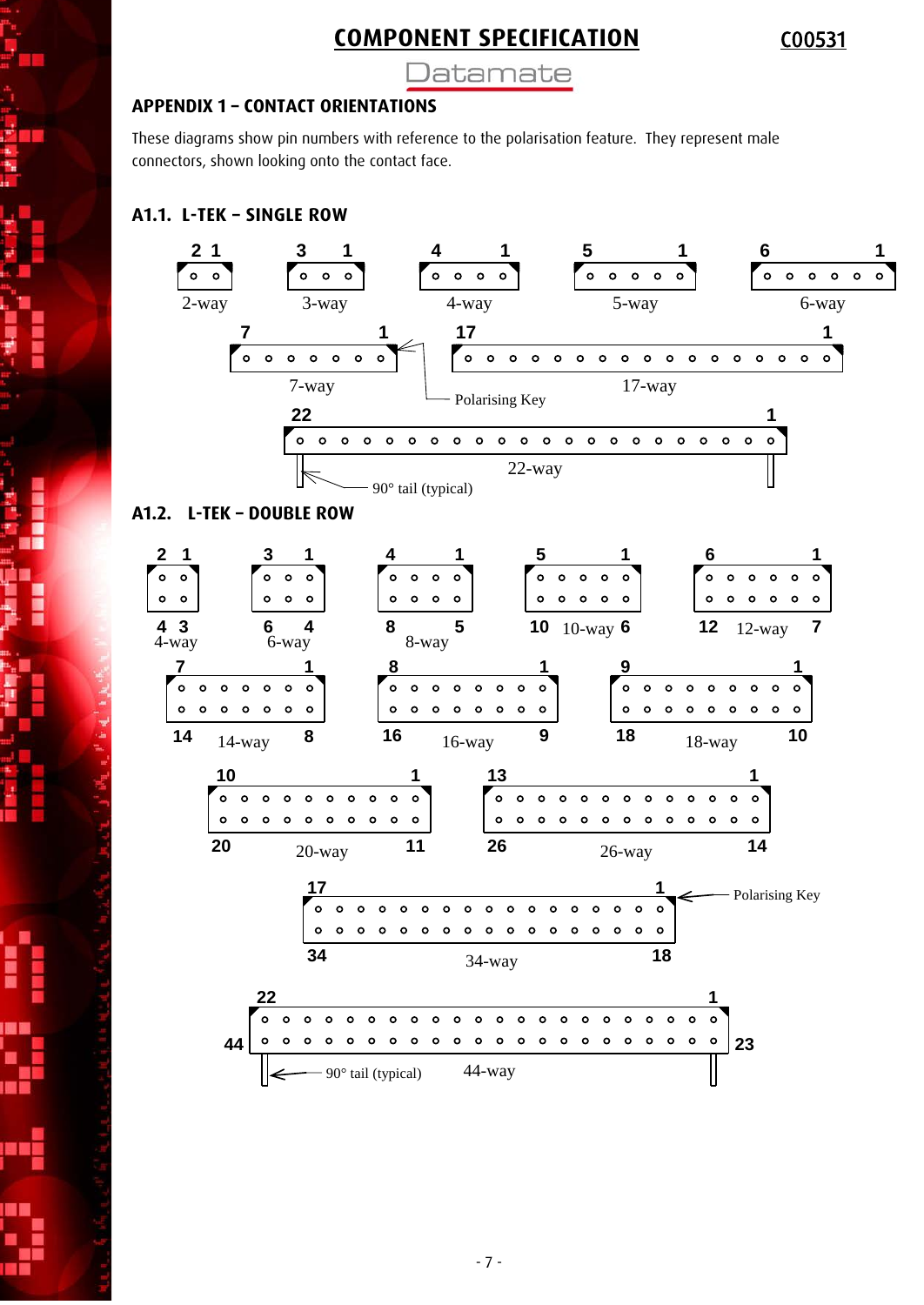Jatamate

### **APPENDIX 1 – CONTACT ORIENTATIONS (continued)**

These diagrams show pin numbers with reference to the polarisation feature. They represent male connectors, shown looking onto the contact face.



#### A1.4. M80 Datamate Mix-Tek **DOUBLE ROW**

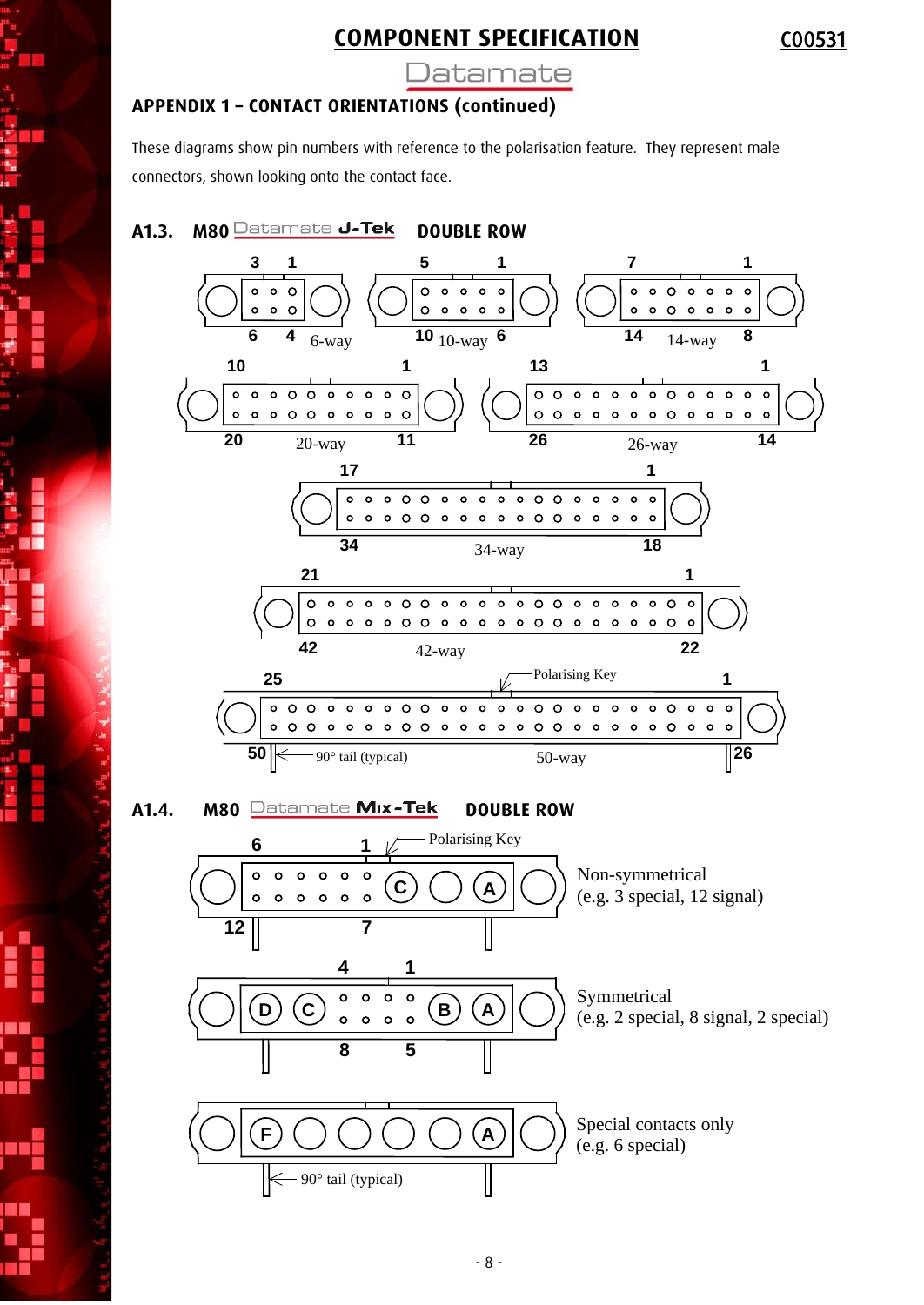**Datamate** 

### **APPENDIX 1 – CONTACT ORIENTATIONS (continued)**

These diagrams show pin numbers with reference to the polarisation feature. They represent male connectors, shown looking onto the contact face.

**A1.5 M83 Datamate J-Tek 3 ROW** 



All signal contacts only

A1.6. M83 **Datamate Mix-Tek 3 ROW** 



Signal and special contacts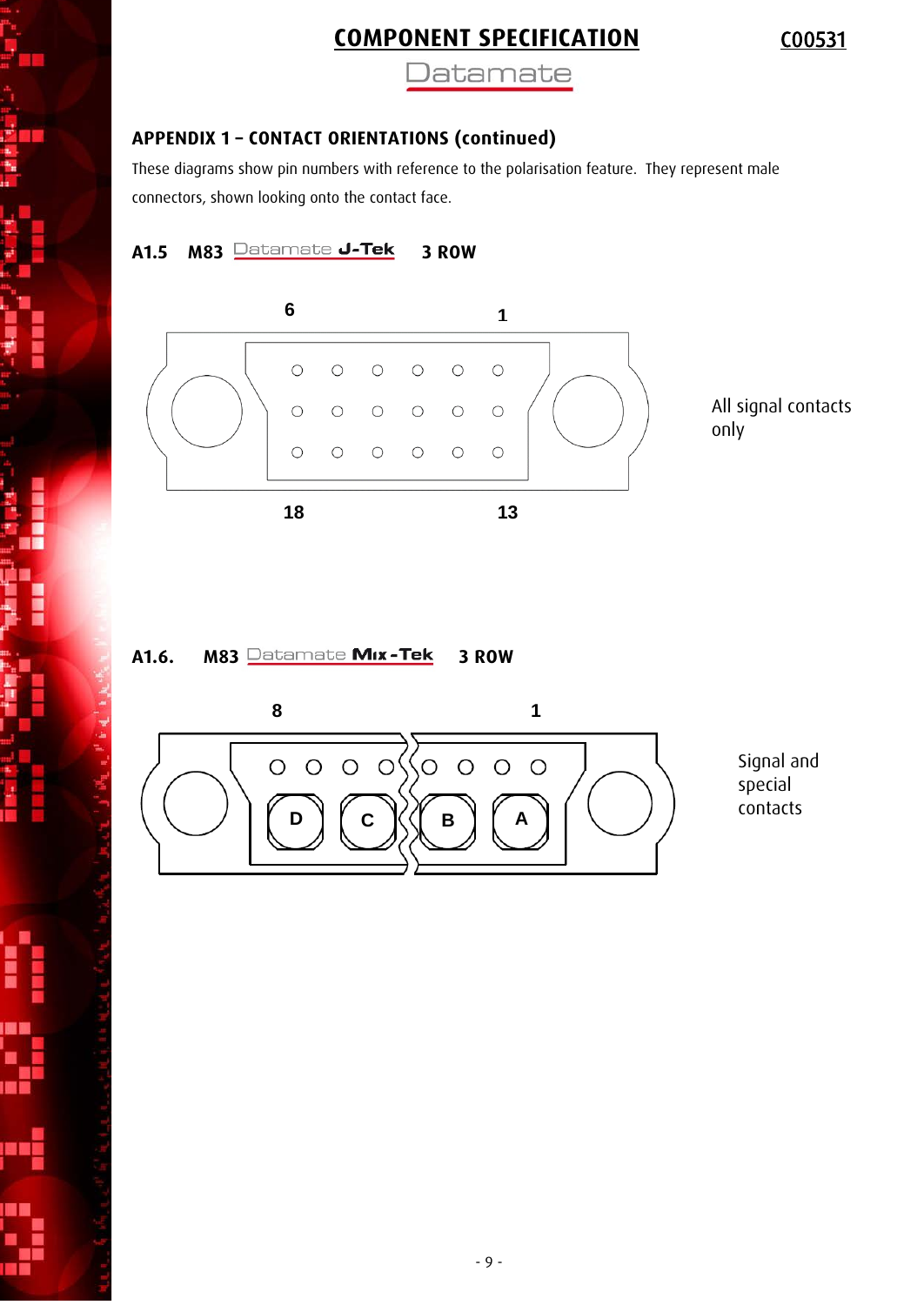)atamate

#### **APPENDIX 2 – COAX CONTACT DETAILS**

#### **A2.1. COAX INTERFACE DIMENSIONS**



#### **A2.2. COAX ASSEMBLY INSTRUCTIONS – M80-305/307, M80-315/317**

1) Strip cable to dimensions shown against relevant part (see appropriate engineering drawings).



2) Identify pieces of coax connector to be assembled.



3) Slide sleeve onto cable past stripped area.



4) Crimp contact to end of cable inner conductor.



5) Insert cable and contact into coax body from back end – make sure that the braid goes outside and over the end section.



6) Slide sleeve back over the end of the coax body and the braid. Crimp into place on the cable

**Crimp here**

insulation, using a hexagonal crimping tool.

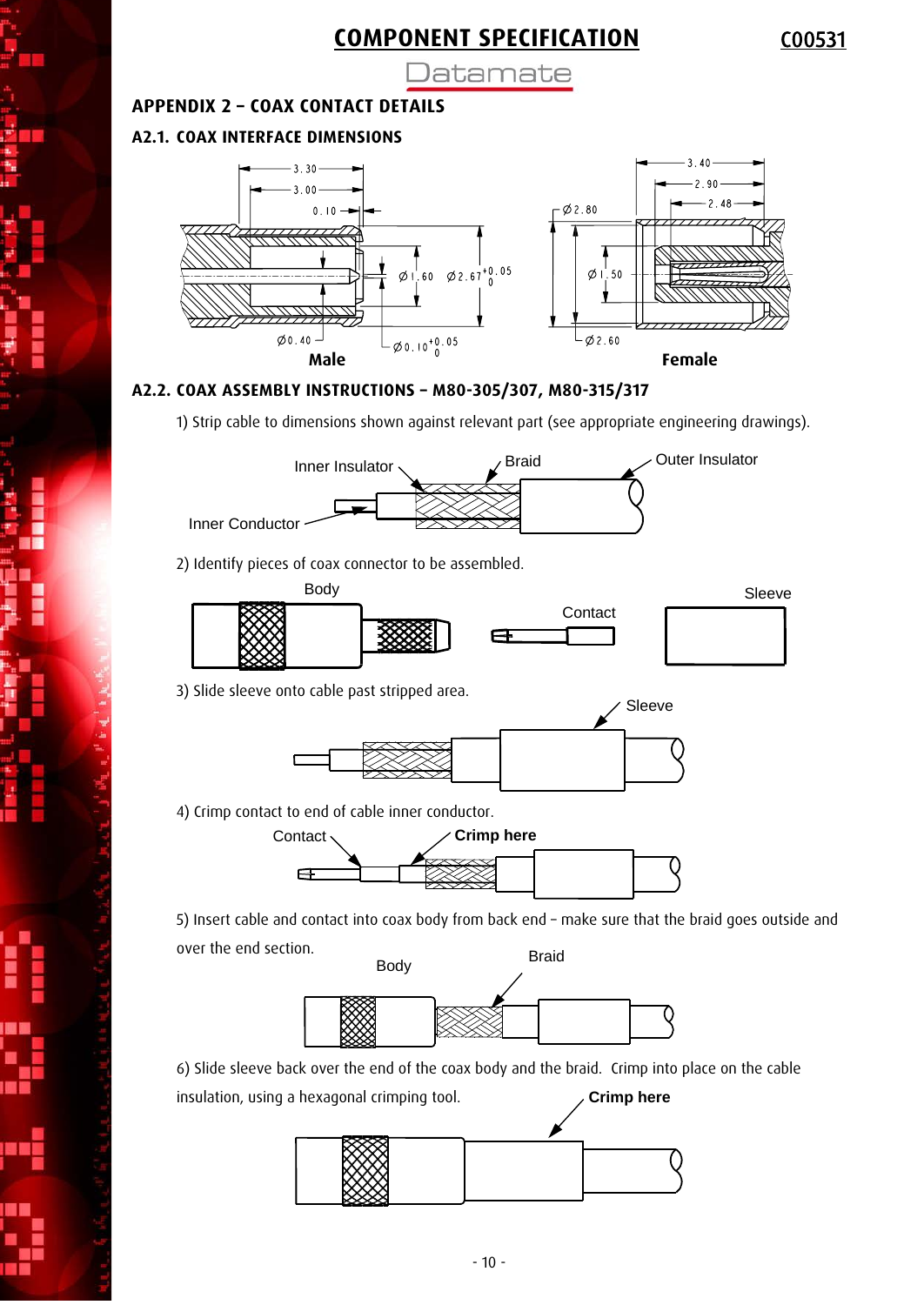Jatamate

#### **APPENDIX 2 – COAX CONTACT DETAILS (continued).**

#### **A2.3. COAX ASSEMBLY INSTRUCTIONS – M80-308/309, M80-318/319.**

1) Strip cable to dimensions shown against relevant part (see appropriate engineering drawings).



2) Identify pieces of coax connector to be assembled.



3) Slide sleeve onto cable past stripped area.



4) Push the cable and sleeve into the body, as far as it will go. The cable inner conductor will be visible through the hole in the top of the coax body, and should go into the slot in the inner contact of the body. Make sure that the braid goes outside and over the end section.



5) Solder the cable inner conductor to the body inner contact. When cool, place the insulator inside the top, and press the cover into place. Slide the sleeve up to meet the coax body, and hexagonal crimp in place.

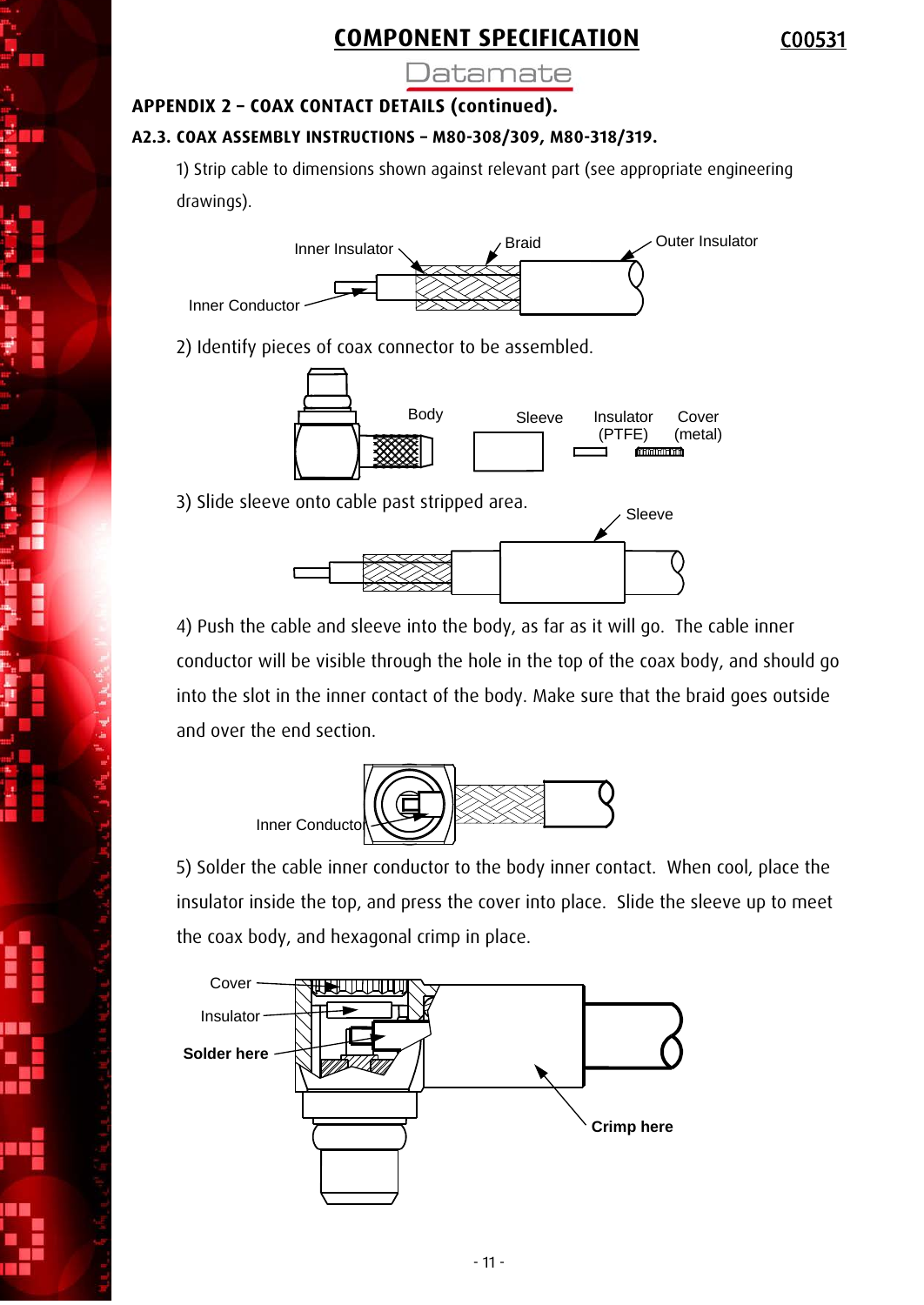**Jatamate** 

### **APPENDIX 3 – GAUGES (LOW FREQUENCY)**

#### **NOTES:**

- 1. Material = Steel to BS1407 or equivalent.
- 2. Gauging surfaces to be hardened/ground to 650 H.V.5 minimum.
- 3. These gauges to be used for testing fully assembled components only.
- 4. Ultimate wear limit of 0.005mm is allowable on gauging diameters.
- 5. Loading force (Bending moment) to give 0.002Nm (Test prod only).
- 6. All dimensions are in millimetres.
- 7. For explanation of dimensions, etc. see BS8888.
- 8. Unless otherwise stated, all dimensions are maxima.

#### **A3.1. TEST PROD**

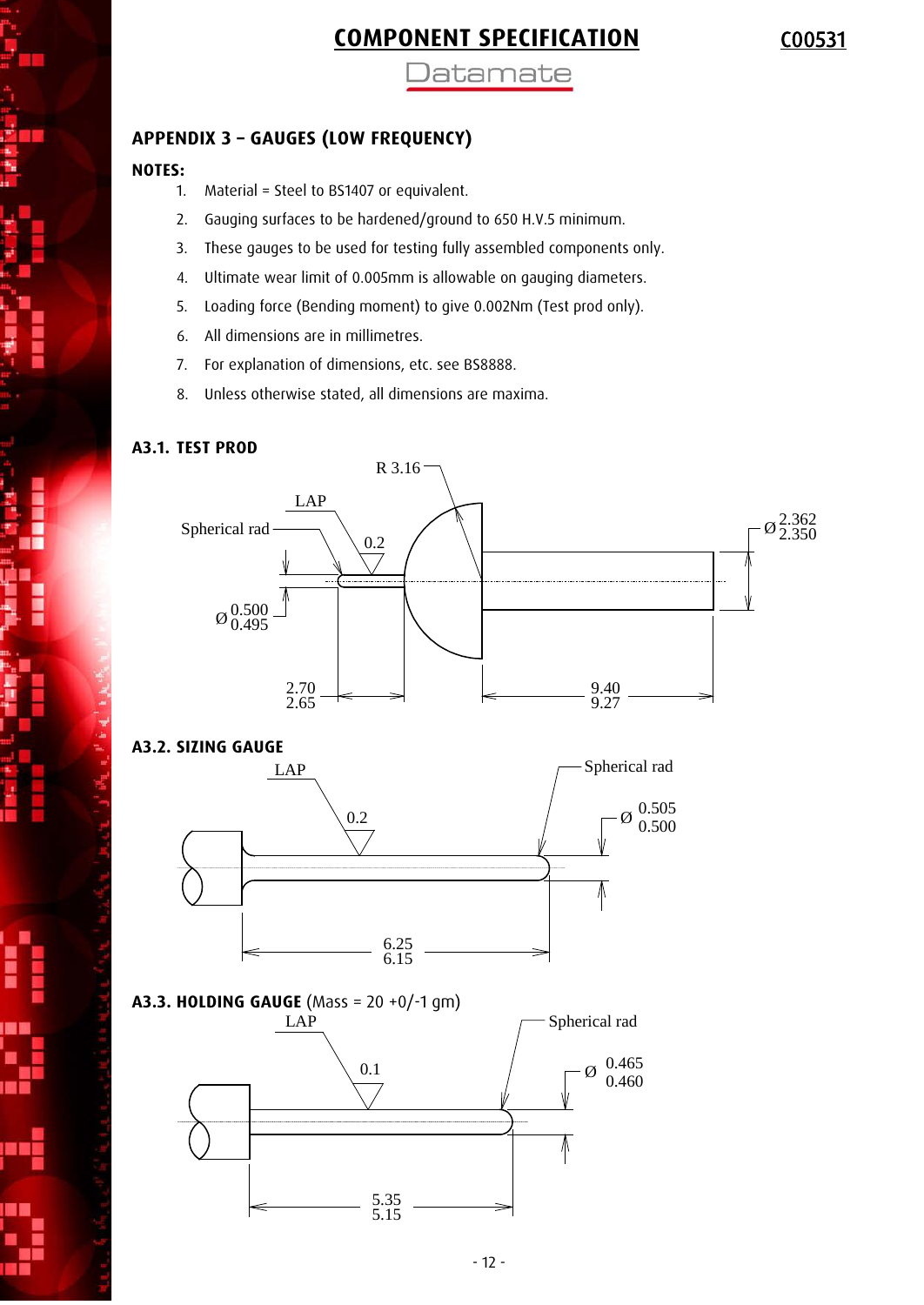**Jatamate** 

#### **APPENDIX 4 – TEST FOR LATCH INTEGRITY ON L-TEK**

#### **A4.1. LATCH INTEGRITY GAUGE**



| No. of contacts<br><b>Der row</b> | D.   |      | 4     |       |       |       |       | ι9    | 10    |       |       | 22    |
|-----------------------------------|------|------|-------|-------|-------|-------|-------|-------|-------|-------|-------|-------|
| Dim 'A'<br>$+0.00 / -0.02$        | 6.00 | 8.00 | 10.00 | 12.00 | 14.00 | 16.00 | 18.00 | 20.00 | 22.00 | 28.00 | 36.00 | 46.00 |
| Dim 'B'<br>$+0.02/$<br>$-0.00$    | 5.00 | 7.00 | 9.00  | 11.00 | 13.00 | 15.00 | 17.00 | 19.00 | 21.00 | 27.00 | 35.00 | 45.00 |

#### **A4.2. LATCH INTEGRITY TEST**







Figure 1 Figure 2 Figure 3

When Gauge A is placed between the two faces of the latch clips (as shown in Figure 1), the connector shall be held against its own weight.

When Gauge B is placed between the two faces of the latch clips (as shown in Figure 2), the connector shall not be held against its own weight.

When an unloaded female connector moulding is mated with a latched male connector, and a force of 20N is applied for 10 seconds in the directions shown in Figure 3, there shall be no failure of any part of the latch mechanism.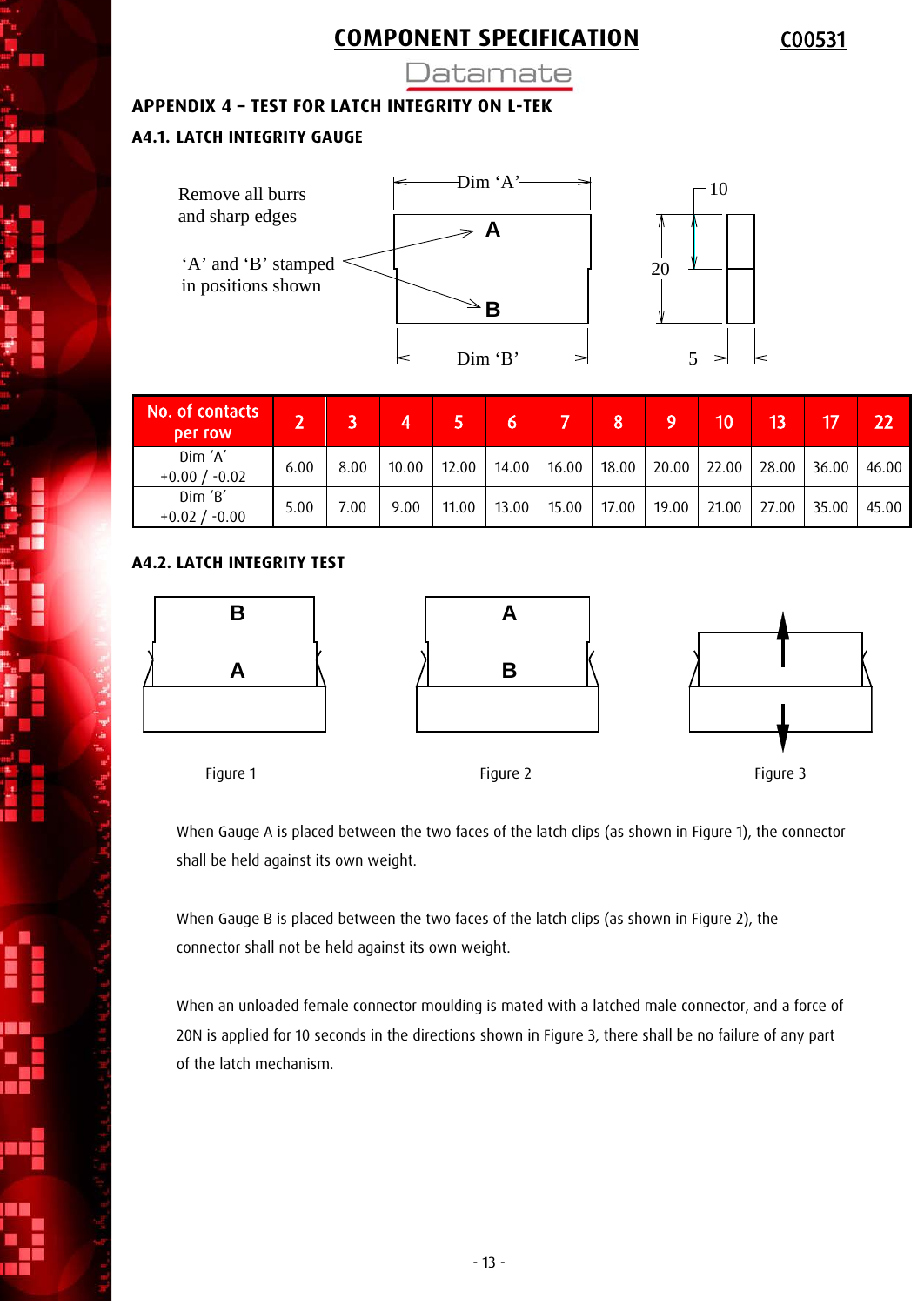Jatamate

### **APPENDIX 5 – INSTRUCTIONS FOR THE USE OF CONNECTORS FITTED WITH JACKSCREWS**

Connectors are fitted with jackscrews where it is considered necessary to provide mechanical assistance in ensuring a satisfactory engagement and separation of the connector. This may apply in cases where engagement and separation forces are so high as to prevent satisfactory hand engagement, or where access to connector is restricted. Jackscrews also provide a locking feature, preventing the connector from disengaging under adverse conditions.

In order to obtain maximum effectiveness from the jackscrew system, the following rules for their use should be observed.

- 1. The connector with boardmount jackscrews should be fixed to the mounting board with fixings and tightened to a torque of 21±2cmN.
- 2. On engaging the two halves of the connector after ensuring correct polarity, lightly push home the floating half until the jackscrews touch. Then, maintaining the pressure, turn one of the floating jackscrews clockwise, until it engages with the fixed screw. Repeat with the other screw.

Then screw in each jackscrew, ensuring even loading by applying a maximum of one turn to each screw in sequence until the connector is bottomed. This will be evident by a sudden increase in the torque required on the screw. This torque should not exceed 23cmN.

NB: Care to be taken when aligning male and female threads to avoid cross-threading and possible failure of parts.

- 3. On disengaging the two halves of the connector turn each of the floating jackscrews anticlockwise. Again ensure even loading by turning each screw in sequence for a maximum of one turn until the jackscrew disengage. The connector can then be easily pulled apart.
- 4. Board mounting fixings must be fitted before Wave soldering.
- 5. Board mounting fixings can be fitted before or after reflow soldering, as preferred by customer. If fitted before soldering, check that the fixings remain tight after soldering.